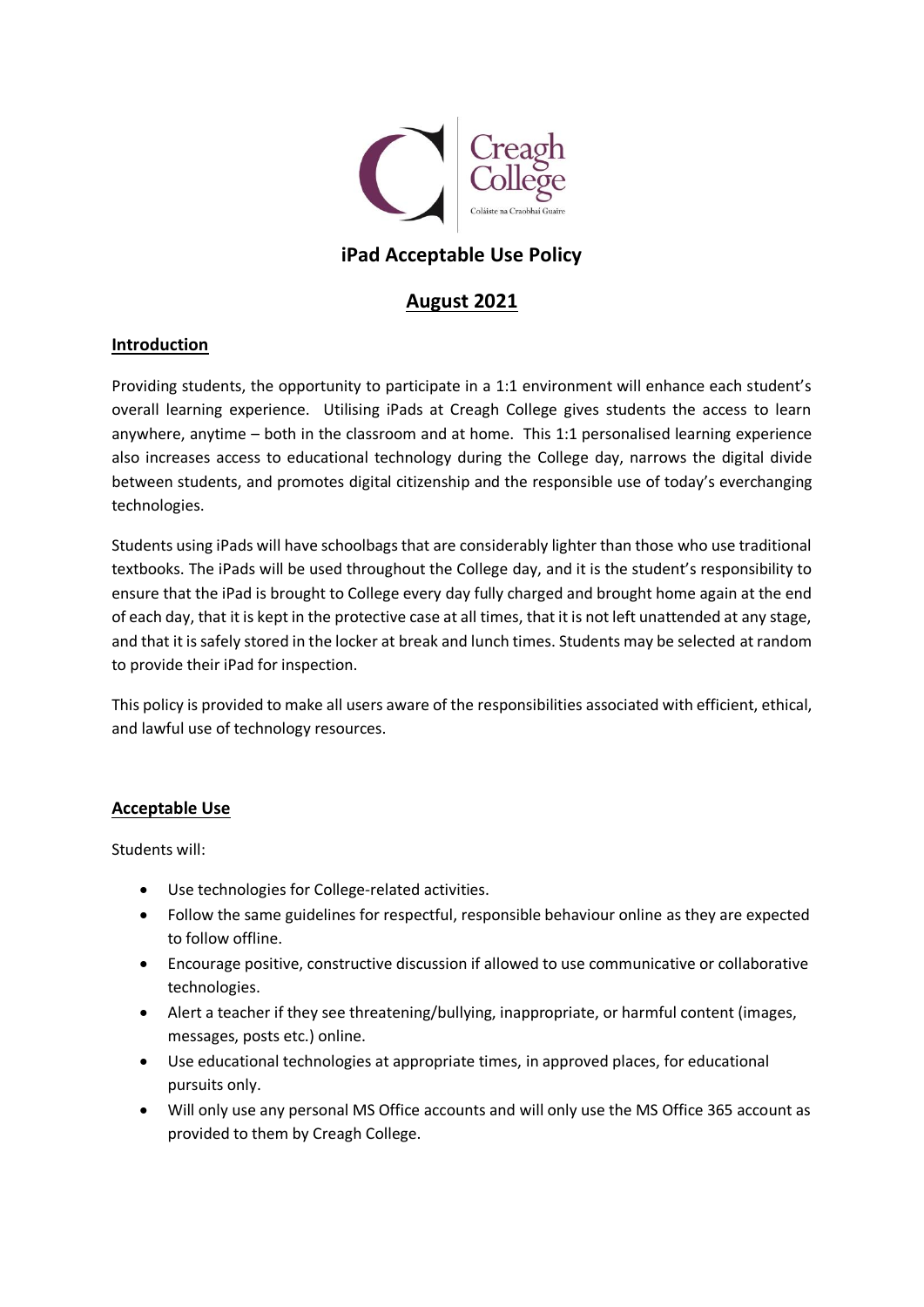# **Prohibited Use**

The following are prohibited in the College at all times:

- Any action that violates existing College policies.
- Downloading any unauthorised Social Media or Gaming apps.
- Visiting any websites for the purposes of playing games.
- Sending, accessing, uploading, downloading, or distributing offensive, profane, threatening, pornographic, obscene, or sexually explicit materials.
- Using iPad communication functions without permission from a teacher. Accessing the internet or using mobile Apps through any 3G/4G/Proxy server at any time while on the College campus.
- Changing of iPad settings including the passwords received during induction (exceptions include personal settings such as font size, brightness etc).
- Clearing or disabling the browsing history.
- Gaining access to other students' accounts, files and/or data.
- Use of anonymous and/or false communications.
- Vandalism including any attempt to harm or destroy hardware, software or data.
- The use of any VPN app or Proxy website to break through the College's firewall/filter system is strictly prohibited.

Cyberbullying is not tolerated in Creagh College (See Creagh College's Anti-Bullying Policy). Harassing, denigrating, impersonating, outing, excluding and cyber-stalking will result in severe disciplinary action and loss of privileges.

**This is not intended to be an exhaustive list. Students should use their own good judgement when using College technologies.**

**Failure to comply with these guidelines will be treated as failure to comply with the College's policies and will be dealt with as specified in the College's Code of Positive Behaviour, resulting in the loss of certain privileges for a period of time.**

## **Office 365 for Education**

This is a collection of services that allows teachers and students to collaborate and share schoolwork. Each student is assigned an Office 365 account accessed using a school email address and password. It is envisaged that this account will be used by students when engaging in school work or collaborating with teachers/students in the course of school work. The school does not accept responsibility for students' use of Office 365 outside of school time.

The school/College does not accept responsibility for pupils' use of Office 365 outside of school time. As this account can be accessed through a web browser, students will have access both in school and at home.

- Pupils are responsible for having their login details available during school hours
- Pupils should report any account issues locked out, no access…to their class teacher.
- Parents are required to monitor the student's use of the account outside of school
- The use of personal Office 365 accounts is not permitted as part of our Office 365 license agreement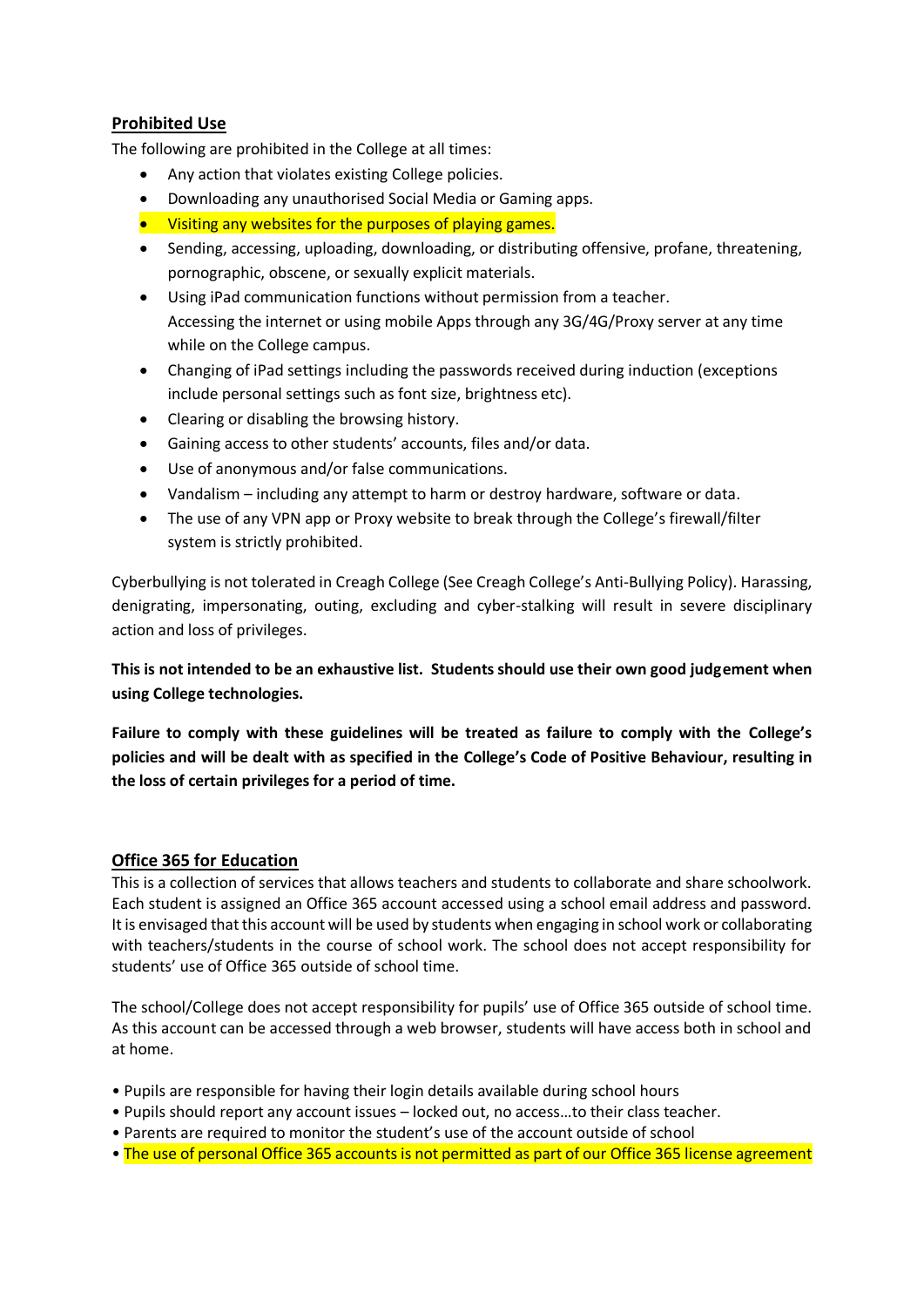Cloud Storage

This facility is designed to allow teachers/students to store school related work/projects, making it accessible to use from home or elsewhere.

- Pupils should only upload course-related documents/work.
- Pupils should not allow anyone else to access their OneDrive.
- Pupils are not permitted to access or modify another student's OneDrive
- Pupils should not reveal their password to anyone

The responsibility for what is stored and uploaded to OneDrive lies with the students and parents.

#### **Sanctions for Misuse of the iPad**

Using iPads in the College is a privilege and must be taken seriously by all students. Sanctions for the misuse of the iPads are in place to protect all students and to ensure that everyone benefits from their educational potential.

Most issues will be dealt with using a "3-Strike" system. Minor offences will receive a strike and a note in the student journal. Strikes will be monitored and recorded over each half-term, and dealt with on a case by case basis in line with this and all other relevant College policies.

More serious offences will be dealt with on a case by case basis in line with all relevant College policies.

The parent is liable for any costs incurred due to misuse of or damage to a student's own iPad or another students' iPad.

Date of Ratification: \_\_\_\_\_\_\_\_\_\_\_\_\_\_\_\_\_\_Signed: \_\_\_\_\_\_\_\_\_\_\_\_\_

**Subject to annual review.**